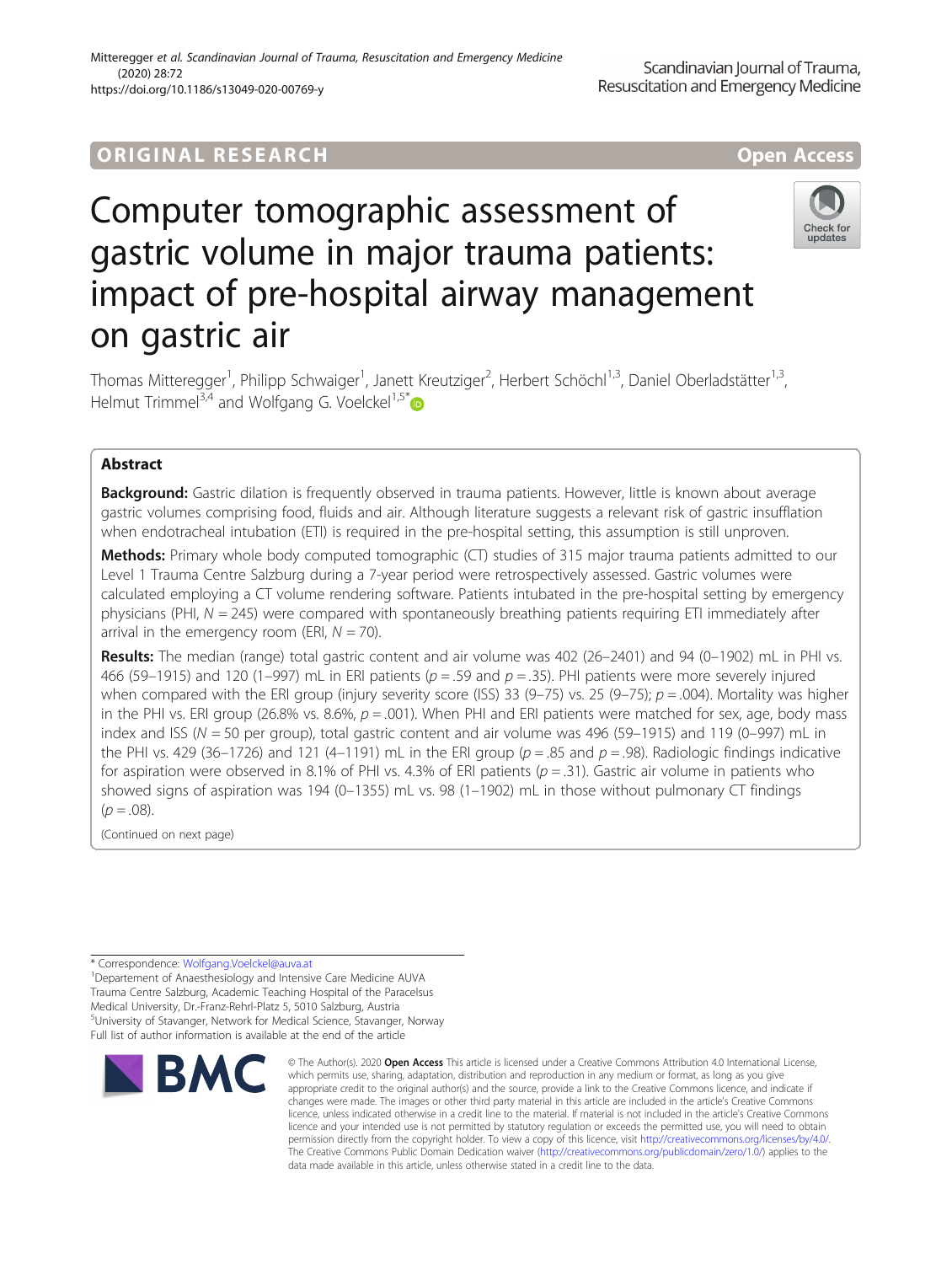## (Continued from previous page)

Conclusion: In major trauma patients, overall stomach volume deriving from food, fluids and air must be expected to be around 400–500 mL. Gastric dilation caused by air is common but not typically associated with pre-hospital airway management. The amount of air in the stomach seems to be associated with the risk of aspiration. Further studies, specifically addressing patients after difficult airway management situations are warranted.

Keywords: Airway management, Pre-hospital intubation, Emergency room intubation, Gastric volume, Computer tomographic volume rendering, Major trauma

## Background

A full or distended stomach is frequently observed in the primary radiologic assessment of trauma patients [\[1](#page-5-0), [2\]](#page-5-0). Moreover, it is undisputed that trauma patients must always be considered to be at risk for aspiration. In a study measuring gastric volumes in injured patients by abdominal computed tomography (CT), volumes ≥700  $cm<sup>3</sup>$  were found to be associated with a 1.5 higher likelihood of pneumonia [\[3](#page-5-0)]. Unfortunately, the aforementioned study did not discriminate between food, fluids and air. The latter is of particular interest, because patients requiring pre-hospital airway management might be at risk of gastric ventilation and subsequently passive regurgitation. Among all major airway complications during intubation, aspiration is the most common cause of death [[4\]](#page-5-0). Besides airway management complications, comprising inappropriate bag-mask-ventilation during induction of anaesthesia [\[5,](#page-5-0) [6](#page-5-0)], high flow oxygen mask breathing and distress might further contribute to aerophagia [[7\]](#page-5-0). Presently, there is no conclusive evidence whether and to which extend pre-hospital airway management is associated with gastric dilation caused by air insufflation. Accordingly, we sought to retrospectively assess and quantify the gastric volume (comprising food, fluids and air) in severely injured trauma patients admitted to a Level 1 Trauma Centre by CT volume rendering. The primary goal of this study was to verify or reject the hypothesis that pre-hospital endotracheal intubation is associated with gastric insufflation and subsequently higher gastric air volumes assessed by the primary whole body CT-scan. As a secondary endpoint, we sought to evaluate if aspiration or death is associated with a higher amount of gastric content and / or air. Thus, we focused on severely injured patients intubated on scene or immediately after arrival in the emergency room.

## Methods

Retrospective analysis of trauma patients admitted to the Austrian Workers' Compensation Board (AUVA) Level 1 Trauma Centre Salzburg emergency room between 2010 and 2017 with an Injury Severity Score (ISS)  $\geq 9$ , and the need for  $\geq 24$  h intensive care treatment. Patients who have been intubated in the pre-hospital setting by

emergency physicians (PHI), and patients intubated immediately after admission to the emergency room (ERI) were included. Of all patients matching the inclusion criteria, the primary whole-body CT scans, typically taken within 20 min after arrival, were further analysed. The gastric content was subsequently measured employing a new volume rendering software (syngo.via™, SIEMENS Healthineers, Erlangen, Germany), which has an accuracy of 85–100%.

## Setting

Austria in general, and Salzburg in particular relies on a professional physician-staffed ground and air rescue service. The Salzburg Trauma Network ensures that major patients are directly transported to one of the two Level 1 Trauma Centres by either ground ambulance (EMS) or helicopter emergency service (HEMS). The AUVA Trauma Centre Salzburg is a certified Level I trauma centre downtown Salzburg, Austria, participating in the German Trauma Registry Database. On average, 150 major trauma cases are admitted per year. Of all major trauma patients, comprehensive in-hospital data is available, thus allowing an insight in patient care and outcome assessment.

## Data collection

Study patients were identified by extracting the Salzburg Trauma Centre cases from the German Trauma Registry Database. All patients matching the inclusion criteria were subsequently analysed employing the patient data management system (PDMS) COPRA 6™ (Berlin, Germany), and the AUVA electronic clinical information system. All trauma patients included underwent primary whole-body CT examination. CT scans are stored in an electronic radiography picture archiving and communication system (PACS) and were available for 3 dimensional assessment employing the aforementioned volume rendering software. Figure [1](#page-2-0) shows an example of gastric volume rendering. Data were subsequently anonymized, entered in an MS Excel sheet (Microsoft, Redmond, WA, USA) and stored on data protected institutional hardware. All data obtained was handled according to current data protection guidelines as defined in the General Data Protection Regulation (EU-GDPR)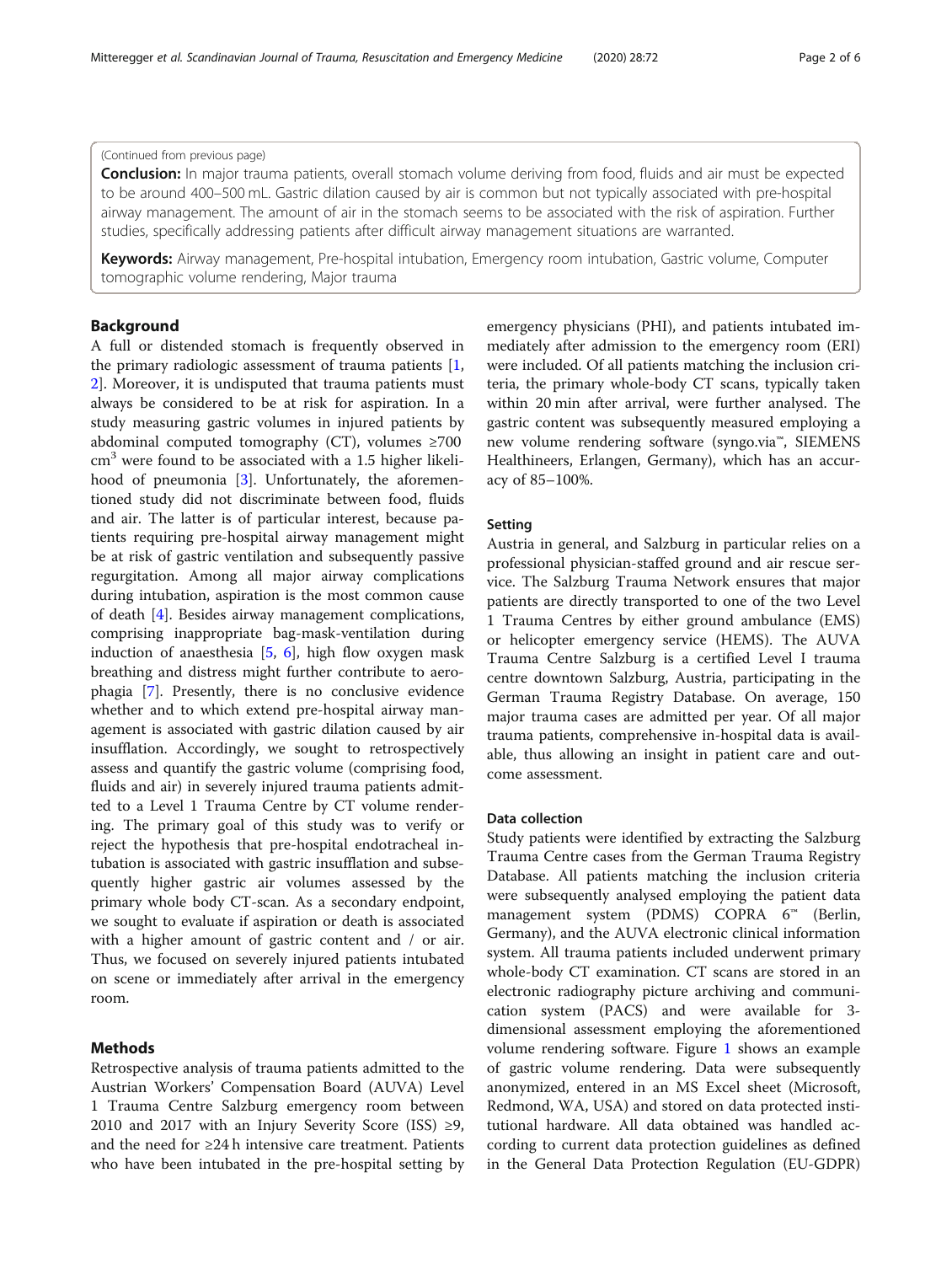<span id="page-2-0"></span>

allowing the processing of personal data necessary for the purposes of management of health care systems (Art. 9.2). The obligations for all persons involved in data processing are defined within our institution by the data protection officer and formally acknowledged. The ethical committee of AUVA declared the study unproblematic and granted permission (No. 21/2019).

## Matched pairs analysis

Since airway management problems comprising oxygenation, intermittent bag-valve-mask ventilation or tracheal intubation might be strongly influenced by the physiologic status and constitution of the patient, an additional matched pairs analysis was performed. Patients were matched according to sex  $(m/f)$ , age  $(+/-5$  years), BMI (+/− 5%) and ISS (16–24 / > 24). Thus 50 patients in each group were identified and subsequently compared.

## Analysis of stomach volume and incidence of aspiration

In order to address a possible relationship between gastric air volume and aspiration, we identified all patients with radiographic signs of aspiration in the primary lung CT scans from both groups. Calculated gastric volumes were subsequently compared with the data from patients without aspiration.

## Statistical analysis

Normal distribution was tested using the Shapiro Wilks (SW) test. Continuous variables were expressed as median and range. Between-group differences for continuous variables were tested with Mann-Whitney U test.

Categorical variables were analysed using the Chi-Square and Fisher exact test. In addition, we performed a simple logistic regression analysis in order to assess whether the dichotomous variable aspiration (yes or no) was predicted by the independent variable total gastric volume (food, fluids and air) or total gastric air alone. For the latter comparison an independent calculation was done, thus we sought to minimize the risk for collinearity. Statistical calculations were performed using GraphPad Prism 5.03 (GraphPad Software, La Jolla, CA, USA). The level of significance was set at  $p < .05$ .

## Results

368 of 946 patients identified in the Trauma Registry data base required immediate airway management: 258 (71%) were intubated during the pre-hospital phase and 110 (29%) within the first 60 min after admission to the emergency room (ER) because of the severity of their injuries or critical condition. When measurement of gastric content was inconclusive due to severe abdominal trauma or when death occurred before CT scanning, patients were excluded. Thus, 245 PHI and 70 ERI patients were included in the study. A typical CT volume rendering picture is depicted in Fig. 1.

## Demographics of PHI and ETI patients

There was no difference between groups concerning age and gender. Median injury severity score was significantly higher in PHI vs. ERI patients, which can be explained by the higher amount of brain trauma patients in the PHI group ( $p = .004$ ; Table [1](#page-3-0)).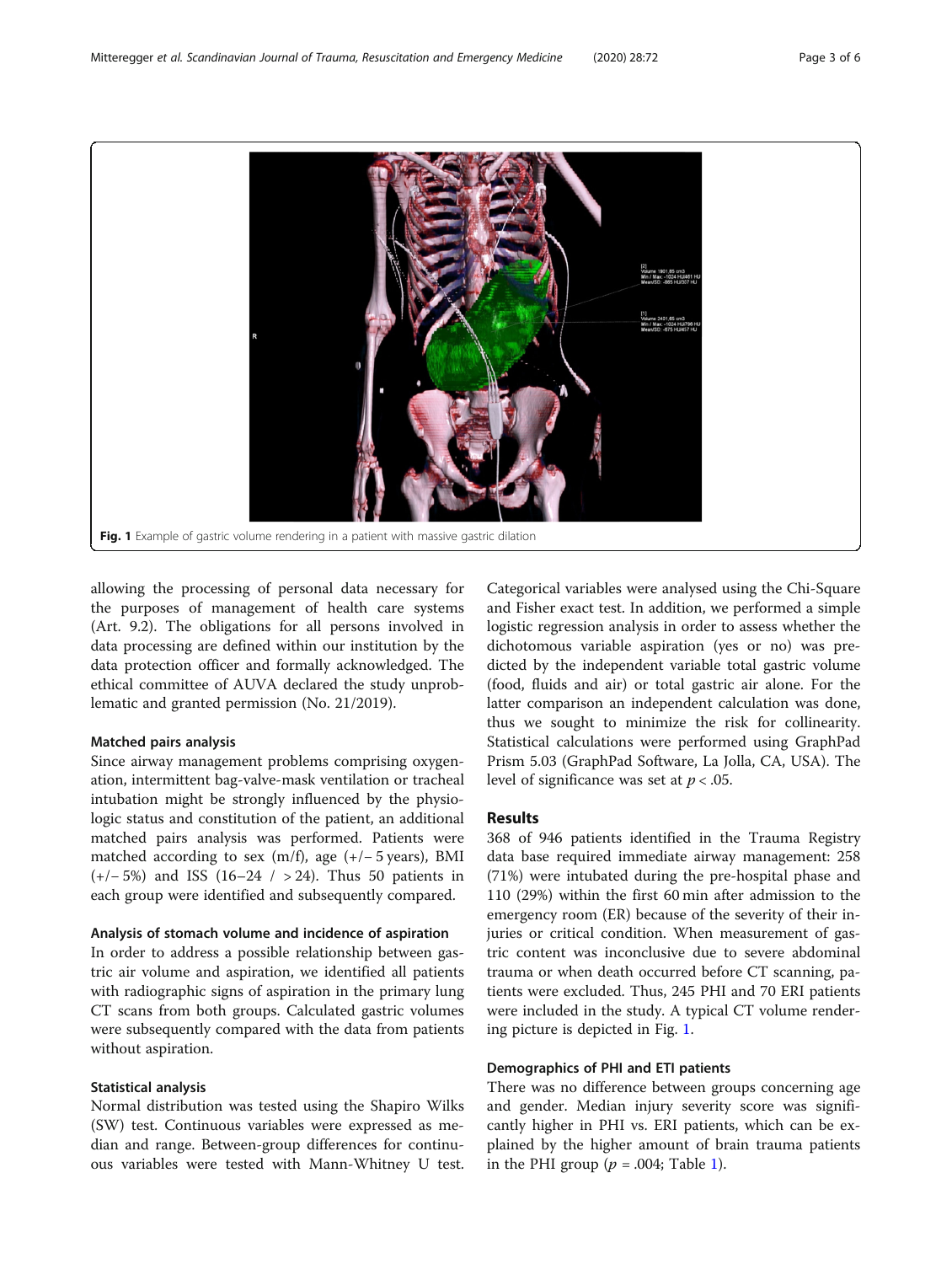|                        | PHI<br>number§ or median (range)* | ERI<br>number§ or median (range)* | p value   |
|------------------------|-----------------------------------|-----------------------------------|-----------|
| Number of patients§    | 245                               | 70                                |           |
| Age*                   | $46(13-91)$                       | 50.5 (14-84)                      | <b>NS</b> |
| Gender                 |                                   |                                   |           |
| Male§                  | 191 (78%)                         | 53 (76%)                          | <b>NS</b> |
| Female§                | 54 (22%)                          | 17 (24%)                          | <b>NS</b> |
| Body mass index*       | 24.4 (16.4-39.2)                  | 25.2 (20.5-42.4)                  | < 0.05    |
| Injury Severity Score* | $33(9 - 75)$                      | $25(9-75)$                        | < 0.05    |
| Abdominal trauma§      | 67 (27%)                          | 31 (44%)                          |           |

## <span id="page-3-0"></span>Table 1 Demographics of the study population

## Total gastric content and air volume in PHI vs. ERI patients

Median (range) overall gastric content comprising fluids, food and air was comparable between groups with 402 (26–2401) mL in PHI vs. 466 (59–1915) mL in ERI patients ( $p = .59$ ). Median (range) air volume was 94 (0– 1902) in PHI vs. 120 (1–997) mL in ERI patients ( $p =$ .35; Table 2). Thus, pre-hospital airway management was not associated with higher gastric air volumes.

## Total gastric content and air volume in a matched-pairs PHI vs. ERI patients

After matching for sex, age, body mass index and ISS, 50 patients in each group were identified. Median (range) overall gastric content in PHI vs. ERI 496 (59–1915) mL vs. 429 (36–1726) mL ( $p = 0.86$ ), while median (range) air volume was 119 (0–997) mL vs. 121 (4–1191) mL  $(p = .98)$ .

## Total gastric content and air volume in patients with aspiration

We observed more CT findings such as bronchial thickening, bronchiolectasis, centrilobular nodules, groundglass opacities, atelectasis, consolidation or air trapping indicative for aspiration in PHI vs. ERI patients (8.1% vs. 4.3%;  $p = .32$ ). Patients with vs. without signs of aspiration were more severely injured as indicated by the median (range) ISS (38 (7–75) vs. 29 (9–75);  $p = 0.03$ ).

Although overall gastric volume did not differ in patients with vs. without CT signs of aspiration (366 (26– 2030) mL vs. 424 (56-2402);  $p = .71$ ), we noted a

Table 2 Total gastric content, air volume and injury severity score in PHI vs. ERI patients

|                         | PHI<br>median (range) | FRI<br>median (range) | p-value |
|-------------------------|-----------------------|-----------------------|---------|
| Total gastric volume mL | 402 (26-2401)         | 466 (59-1915)         | 0.59    |
| Air volume mL           | 94 (0-1902)           | $120(1 - 997)$        | 0.35    |
| <b>ISS</b>              | $33(9 - 75)$          | $25(9 - 75)$          | 0.004   |

tendency towards higher gastric air volumes in patients with signs of aspiration (194 (0–1355) mL vs. (98 (1– 1902) mL;  $p = .08$ ; Table 3).

In a simple logistic regression analysis, gastric air content but not total gastric volume was predictive for aspiration in PHI patients ( $p = .044$ ), and in all intubated patients (PHI and ERI;  $p = .012$ ; OR = 10,013).

## Impact of total gastric content and air volume on mortality

PHI patients had a higher mortality when compared with the ERI group (26.8% vs. 8.6%;  $p = 0.001$ ). However, there was no difference in median (range) overall gastric content (492 (26–1402) vs. 408 (36–2030) mL;  $p = .17$ ) and air volume (115 (0–1902) vs. 96 (1–1565) mL ( $p =$ .11) between patients who died vs. those who did not.

## Proximity to the hospital and decision making for PHI vs. ERI

To test the hypothesis that decision making for PHI might be influenced by the expected transport time, and thus eventually be postponed when the hospital is nearby, we compared transport times for PHI and ERI groups. No significant difference was observed between PHI vs. ERI patients (19 (13–26) vs. 18 (10–21) minutes  $(p = 0,1)$ .

## **Discussion**

In order to verify or reject the hypothesis that prehospital airway management is typically associated with gastric insufflation and subsequently gastric distension,

Table 3 Total gastric content, air volume and injury severity score in patients with or without signs of aspiration

|                         | Aspiration<br>median (range) | No Aspiration<br>median (range) | p-value |
|-------------------------|------------------------------|---------------------------------|---------|
| Total gastric volume mL | 366 (26-2030)                | 424 (56-2402)                   | 0.71    |
| Air volume mL           | 194 (0-1355)                 | $98(1 - 1902)$                  | 0.08    |
| <b>ISS</b>              | $38(7 - 75)$                 | $29(9 - 75)$                    | 0.03    |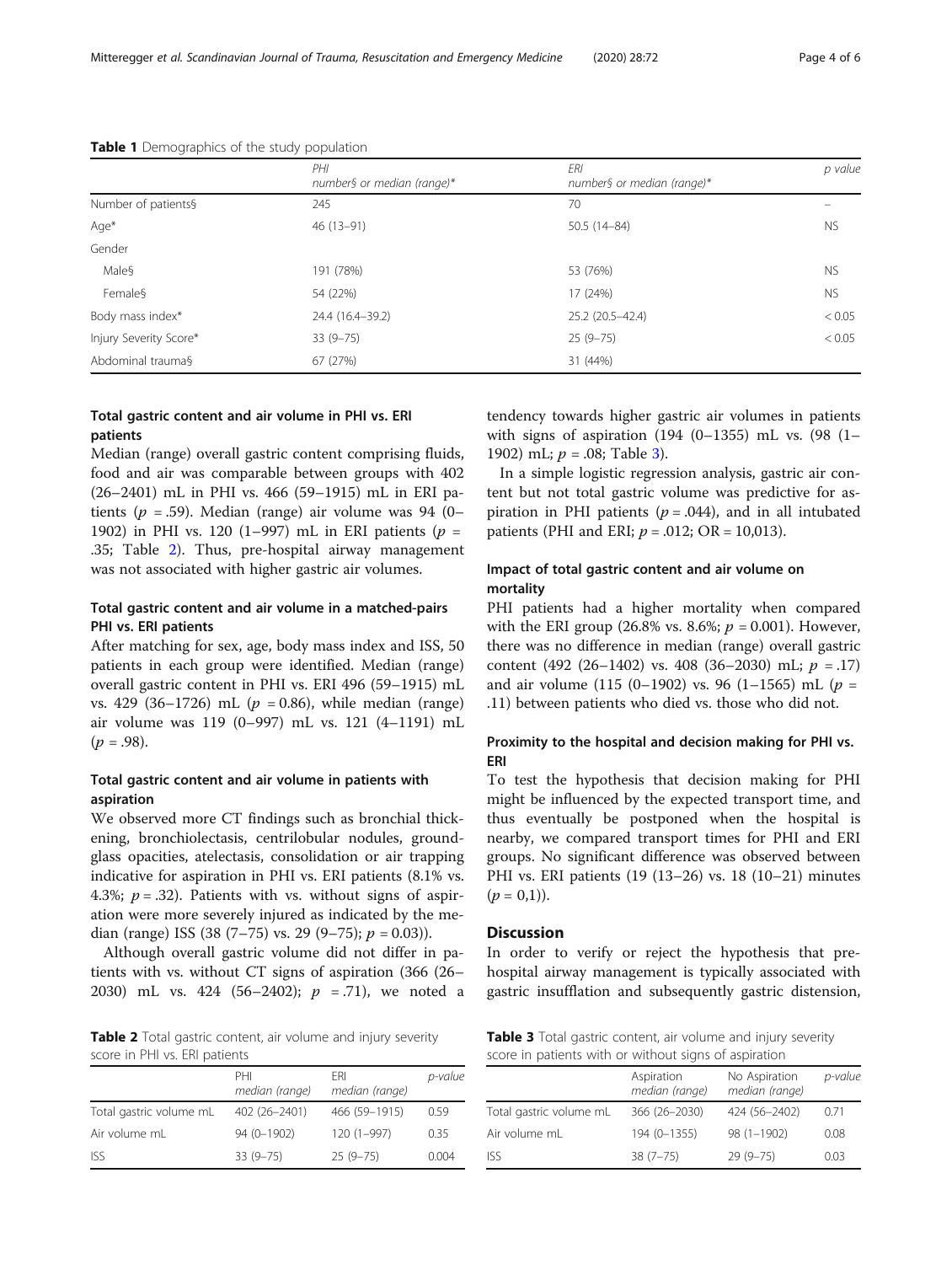we assessed gastric air volumes in 315 major trauma patients admitted to our Level 1 trauma centre. Interestingly, the amount of air in the stomach was comparable between patients undergoing tracheal intubation in the pre-hospital setting and patients transported spontaneously breathing to the emergency room. Thus, emergency airway management on-scene appears to be done proficient in our study population. Nonetheless, higher gastric air volumes were associated with more CT findings indicative for aspiration.

Our finding of a median total gastric volume of approximately 450 mL support the dogma that trauma patients must be considered as non-fasted [[5,](#page-5-0) [8,](#page-5-0) [9](#page-5-0)], and therefore to be at risk for aspiration when airway management is required. In a study measuring gastric volumes in injured patients by abdominal computed tomography, volumes  $\geq 700 \text{ cm}^3$  were found to be associated with a 1.5 higher likelihood of pneumonia [\[3](#page-5-0)]. While, the aforementioned study did not discriminate between food, fluids and air, the CT volume rendering software employed in our study enabled us to calculate the total gastric content and air volume. The latter is of particular interest, because patients requiring prehospital airway management might be at risk of gastric ventilation and subsequently passive regurgitation. Although gastric distension in trauma patients has been observed in the primary radiologic assessment of trauma patients [\[1](#page-5-0), [2\]](#page-5-0), there is no literature addressing gastric air volume before and after emergency airway management. Interestingly, we did not observe a difference in total and gastric air volume when comparing PHI vs ERI patients. This can be explained by the fact that the EMS providers in our region are typically highly skilled anaesthesiologist being proficient in emergency anaesthesia and airway management. In other EMS settings results could be different, since literature suggests a higher rate of airway management problems in systems relying on paramedics or emergency medical technicians only [\[10](#page-5-0)]. Nonetheless, we noticed a few cases with excessive gastric distension up to 2.5 L and speculate that this might be caused by a difficult airway situation. Unfortunately, due to a lack of documentation provided by EMS, a detailed analysis of these cases was not possible. On the other side, we identified gastric air volumes in spontaneously breathing patients without pre-hospital intubation up to 1 L. This might be caused by a stress induced aerophagia or a positive airway pressure due to a high flow oxygen mask applied in major trauma patients with unprotected airways. Thus, the assumption that gastric air distension is more frequently observed in patients intubated on scene is not supported by our data.

It is undisputed that pre-hospital airway management is associated with a higher risk of complications, such as aspiration than intubation in a selective setting  $[11-16]$  $[11-16]$  $[11-16]$  $[11-16]$  $[11-16]$  [[17,](#page-5-0) [18\]](#page-5-0). We found CT signs such as ground-glass opacities, atelectasis or consolidation indicative for aspiration in 8.1% of all patients in the PHI vs. 4.3% in the ERI group. Interestingly, the median gastric air volume in our study was approximately 100 mL higher in patients with CT signs of aspiration when compared with patients without aspiration, while total gastric volume did not differ. This is in accordance with the findings of Destrebecq et al. who showed that high volumes of air in the stomach significantly increased the risk of a ventilator associated pneumonia in intensive care patients, while gastric residual volumes were not associated with the incidence of pneumonia  $[19]$  $[19]$ . Another reason for aspiration might be the severity of trauma. Although all patients included in our study suffered a life-threatening injury, the median ISS value was significantly higher in patients with CT signs of aspiration. Interestingly, we did not find a difference in total gastric and air volume in patients who died during the course of treatment. Hence, there was no association between gastric dilation and death in our study.

Some limitations of the present study must be noted. First, due to the retrospective nature of our investigation, we are not able to report on pre-hospital airway management problems such as the need for intermitted mask ventilation or short episodes of oesophageal intubation. Unfortunately, information was found to be spare on the EMS reports, which must be considered as a major weakness of this study. Second, the difference in sample size between the PHI and ERI group is significant. Thus, we were not able to demonstrate a statistically significant difference in gastric air volume in patients with or without signs of aspiration, although our data suggests a certain correlation. Third, although the margin of error associated with the CT volume rendering software is expected to be less than 10%, this might also have an impact on our results. Finally, we believe that there is a major impact of quality of EMS service provided in our region. Thus, in other settings, results might differ.

#### Conclusions

In major trauma patients, overall stomach volume deriving from food, fluids and air must be expected to be around 400–500 mL. Gastric dilation caused by air is common but not typically associated with pre-hospital airway management. The amount of air in the stomach seems to be associated with the risk of aspiration. Further studies, specifically addressing patients after difficult airway management situations are warranted.

#### Abbreviations

BMI: Body Mass Index; CT : Computer Tomography; EMS : Emergency Medical Service; ER : Emergency Room; ERI : Emergency Room Intubation; ETI: Endotracheal Intubation; HEMS: Helicopter Emergency Medical Service;